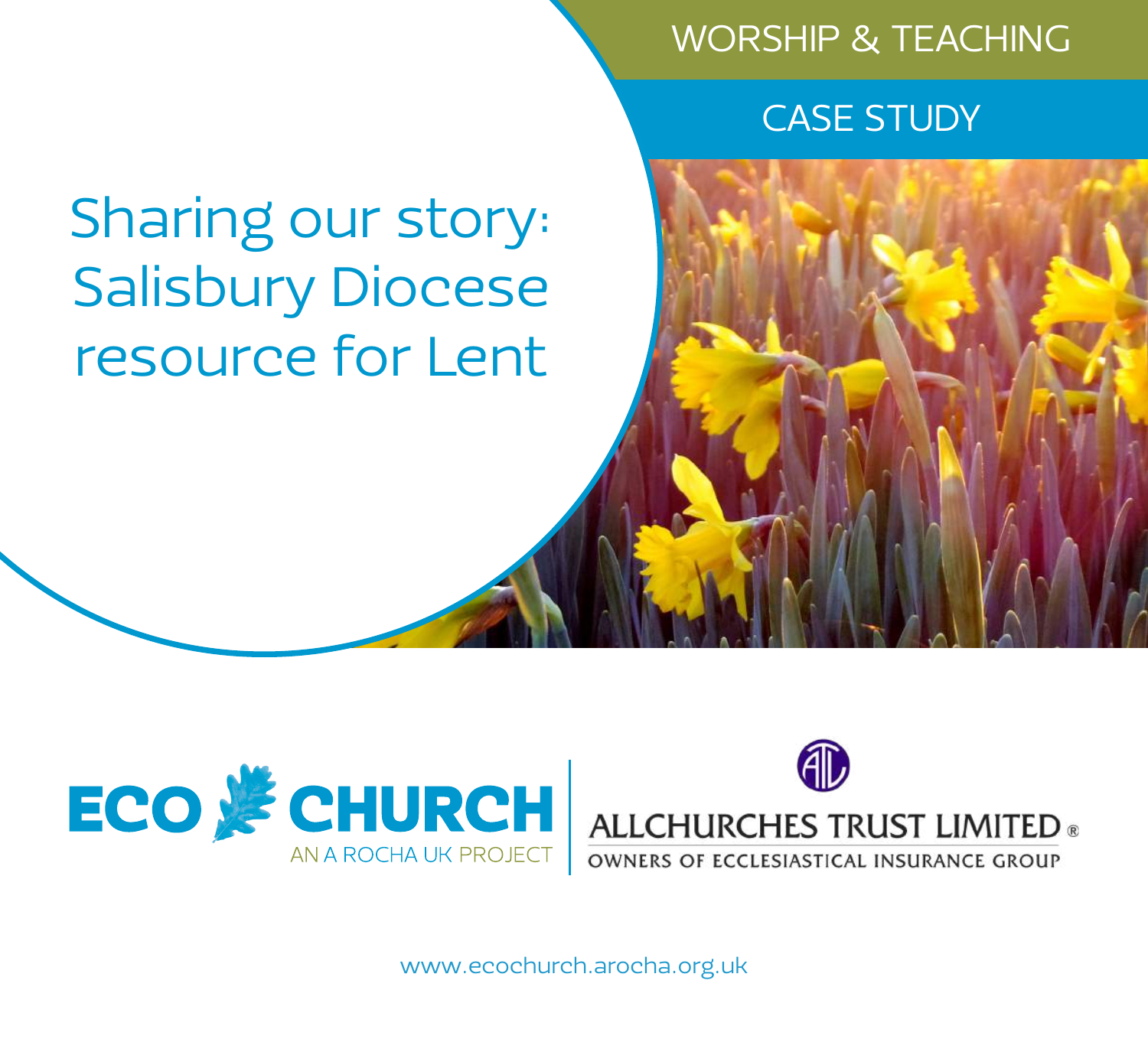## **WEEK 1 - TREES**



Isaiah 55:12 You will live in joy and peace. The mountains and hills will burst into song, and the trees of the field will clap their hands!

Welcome to "Get Outside in Lent." Each week there will be six ideas for things to do outside and a celebration suggestion - because even in lent Sunday is a celebration day. Pick and choose what you would like to do. Change it and make it your own if you want to, or just do what it says. More than anything , enjoy being outside, take time to connect with nature, with anyone else you might be sharing this with, and with the something outside yourself that Christians would call God.

**1**

Hug a tree. Remind yourself that God made this tree and he loves it just as he loves you.



Find an evergreen tree. How would you describe the green of this tree? Be imaginative.



Find a tree with no leaves on it yet. Can you see buds where the leaves will form?

See if you can find a tree with catkins on it.

**5**

**4**

Take a long view and see if you can tell trees apart by their shape and the sort of pattern that their branches make. (you don't need to know what they are, just spot the difference.)

**6**

Take a few minutes (or longer if you like) to sit under the tree. Lean your back against it and see if the experience speaks to you in any way.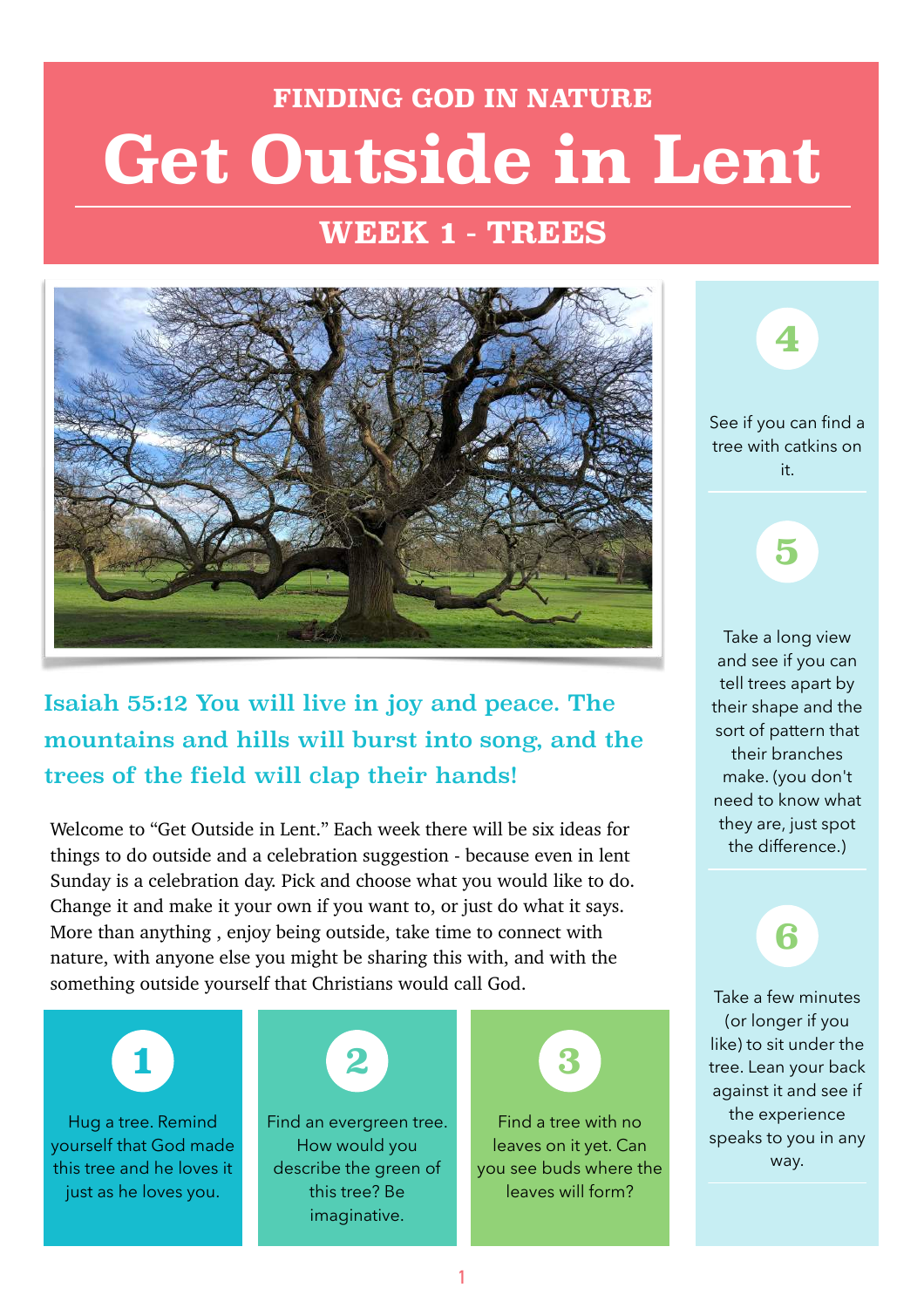# **Tree Celebration**

Use the words of the ritual if you would like to. Have a tree themed feast. (nut roast - eating tree fruit, broccoli – looks like little trees, chocolate log for desert.) There are some great ideas for three themed snacks on this Pinterest page. [https://www.pinterest.co.uk/laura9326/](https://www.pinterest.co.uk/laura9326/tree-themed-snacks/) [tree-themed-snacks/](https://www.pinterest.co.uk/laura9326/tree-themed-snacks/)



### **Ritual for trees week.**

Gather (or be by yourself) near a tree if possible, or if not possible, then light a candle inside and place a leaf or twig beside it.

Be quiet for a moment or two (as long as works for you or your group) to reflect on what trees mean to you, and what the world would be like if we didn't have them.

*Creator God, thank you for trees. Thank you for the beauty that they bring to our world, for the life that they support, and for the part they play in your creation.* 

### *Silence*

*We are sorry for those times and places around the world when people have destroyed trees because they are greedy for something else.* 

### *Silence*

*Help us to value trees as part of your creation not just for what they can give us, but because you made them and you love them.* 

*Silence - Stand for a moment and let the tree point you towards God.*

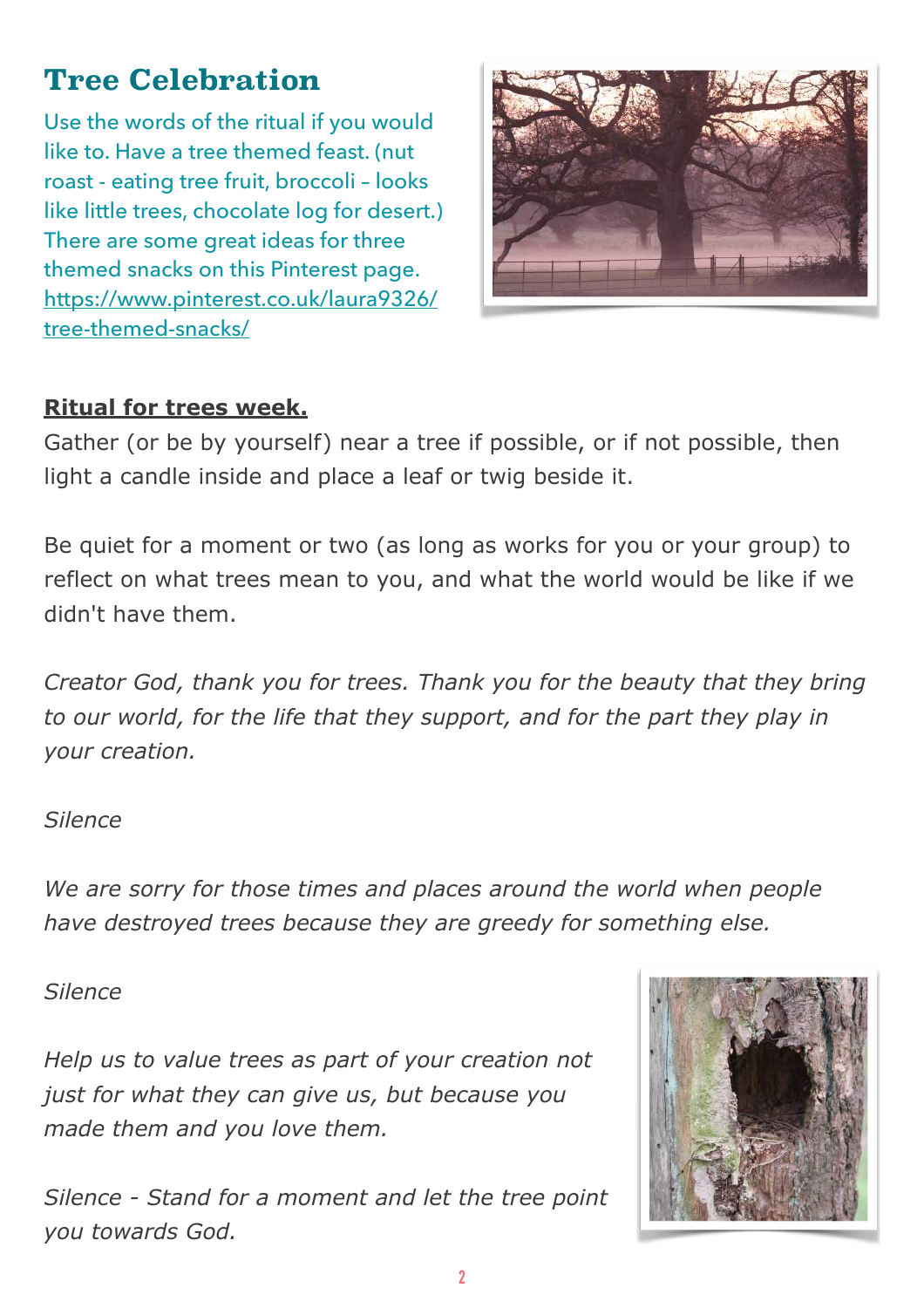### **WEEK 2 - FLOWERS**



Luke 12:27 Consider how the wild flowers grow. They do not labour or spin. Yet I tell you, not even Solomon in all his splendour was dressed like one of these.

Welcome to "Get Outside in Lent." Each week there will be six ideas for things to do outside and a celebration suggestion - because even in lent Sunday is a celebration day. Pick and choose what you would like to do. Change it and make it your own if you want to, or just do what it says. More than anything , enjoy being outside, take time to connect with nature, with anyone else you might be sharing this with, and with the something outside yourself that Christians would call God.





Choose a flower to sit and contemplate. Remind yourself that this flower has value simply because God made it and he loves it.



Choose a particular flower and investigate it closely. (Don't pick it unless it is in your garden and you have permission to do that.) Look at the patterns and colours within the petals, the number of petals and how the flower fits onto the stem.

# **6**

Choose a flower and watch it carefully for a while. See if any insects come to visit it.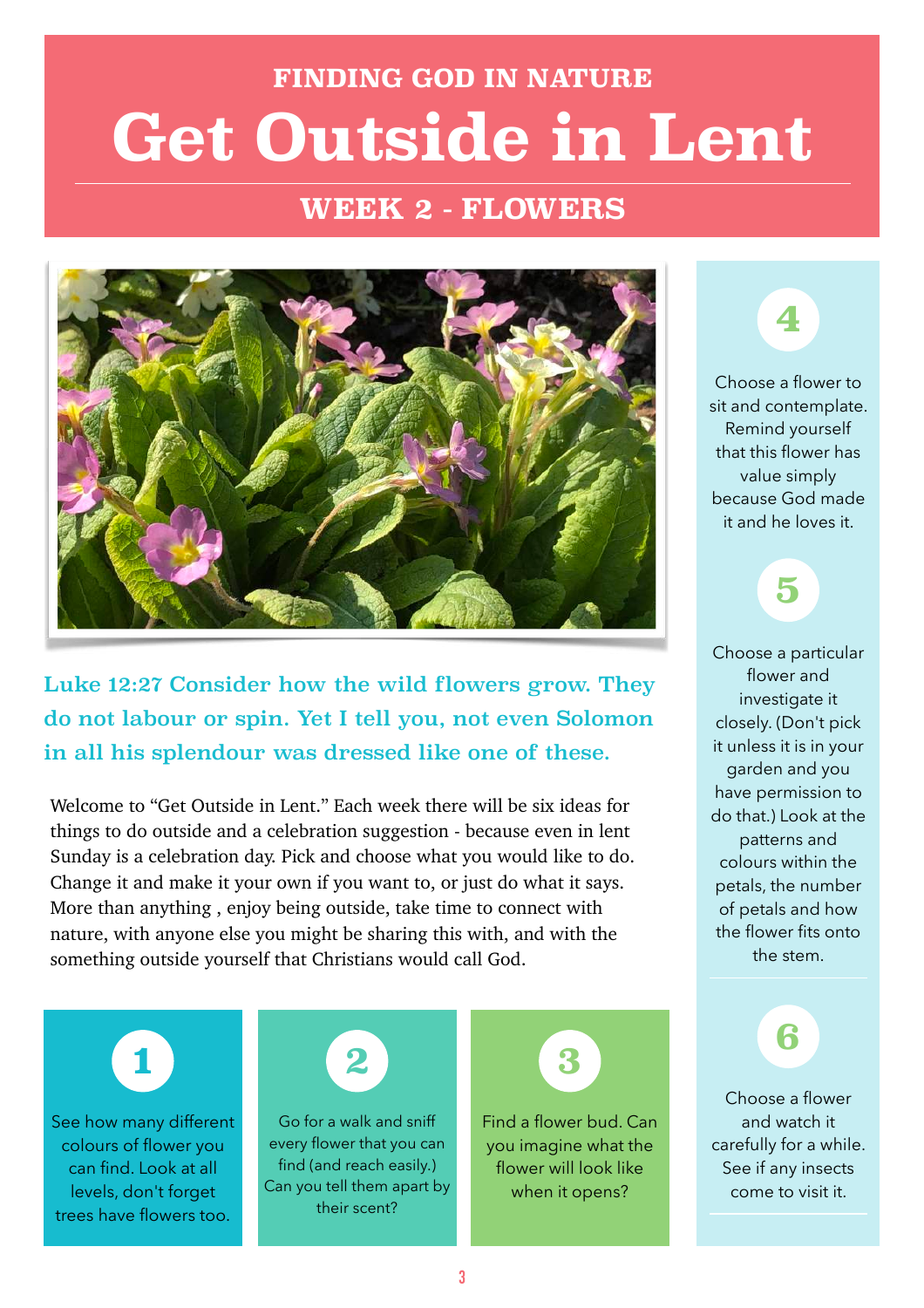# **Flower Celebration**

Use the words of the ritual if you would like to. Have a flower themed feast. If you have somewhere that you are allowed to pick flowers near you, perhaps you could pick a few to put them on your table. Some flowers are edible; there are some ideas here but please don't eat anything unless you are certain it is the right thing. [http://](http://www.handmadeapothecary.co.uk/blog/2017/3/29/edible-spring-flowers) [www.handmadeapothecary.co.uk/blog/2017/3/29/edible-spring-flowers](http://www.handmadeapothecary.co.uk/blog/2017/3/29/edible-spring-flowers) Alternatively, you could just make some food that looks like flowers. I know it says for children, but we are all children at heart really! [https://helloyummy.co/fun-foods](https://helloyummy.co/fun-foods-that-look-like-flowers/)[that-look-like-flowers/](https://helloyummy.co/fun-foods-that-look-like-flowers/)



#### **Ritual for flowers week.**

Gather (or go by yourself) to a place where there are flowers growing if possible, or if not possible, then light a candle inside and place a flower or a house plant beside it.

Be quiet for a moment or two (as long as works for you or your group) to reflect on what flowers mean to you, and what the world would be like if we didn't have them.

*Creator God, thank you for flowers. Thank you for the beauty that they bring to our world, for the life that they support, and for the part they play in your creation.* 

#### *Silence*

We are sorry for those times when we have been in such a hurry that we have *not noticed the beauty of the flowers around us.* 

#### *Silence*

*Help us to value flowers as part of your creation; not just for what they can give us, but simply because you made them and you love them.* 

*Silence - Stand for a moment and let the flowers point you towards God.*

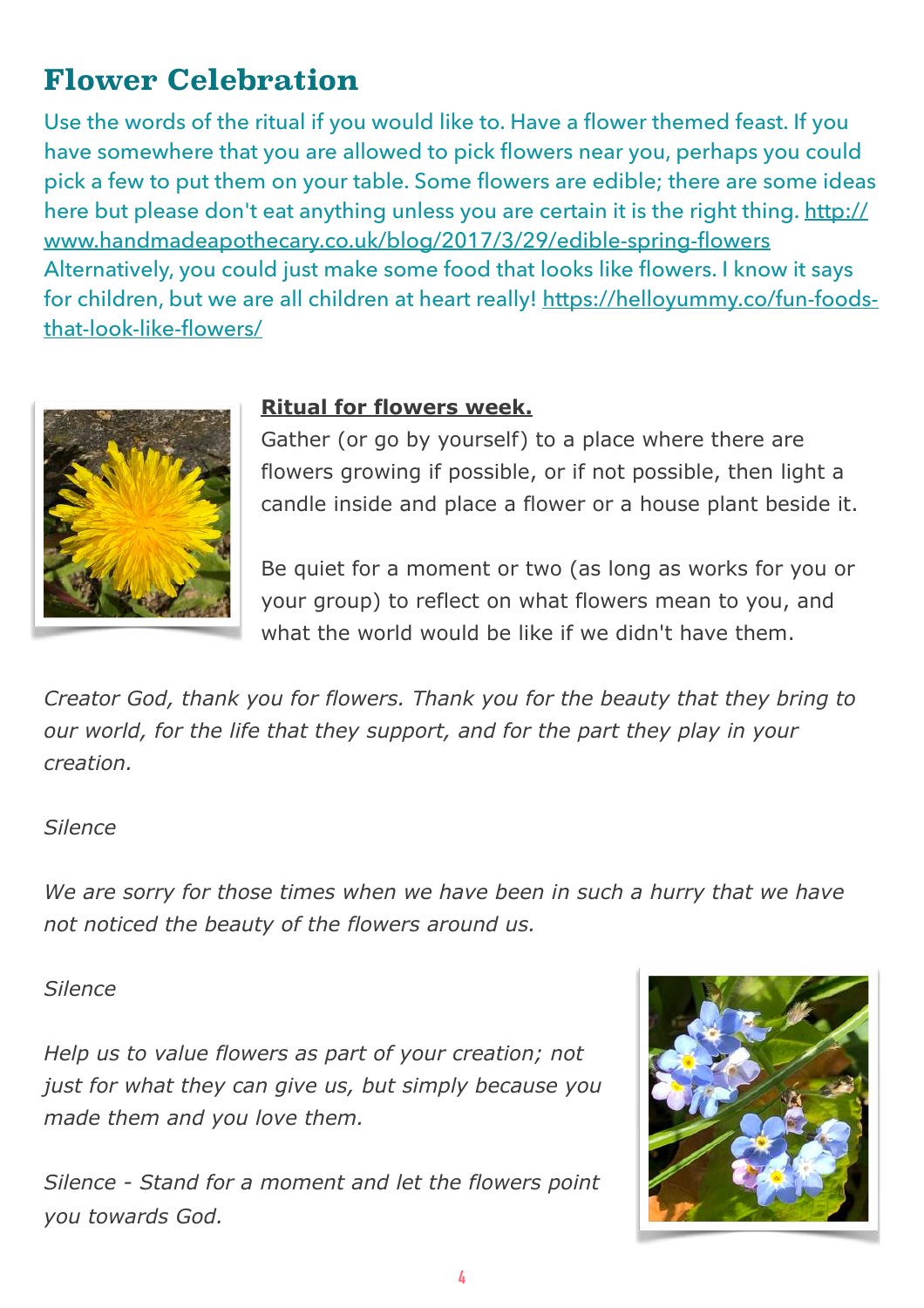## **WEEK 3 - SOIL AND SEEDS**



Genesis 2:9 The Lord God made all kinds of trees grow from the soil, every tree that was pleasing to look at and good for food.

Welcome to "Get Outside in Lent." Each week there will be six ideas for things to do outside and a celebration suggestion - because even in lent Sunday is a celebration day. Pick and choose what you would like to do. Change it and make it your own if you want to, or just do what it says. More than anything , enjoy being outside, take time to connect with nature, with anyone else you might be sharing this with, and with the something outside yourself that Christians would call God.



Plant some cress seeds on a damp tissue. Look at them every day to see how they are growing. (they should be ready to eat in a couple of weeks time.)



If you have a garden, take a handful of soil, feel it, and smell it. What words would you use to describe it?



Go for a walk and notice all the things that are growing around you, both wild and in people's gardens.

One spoonful of good soil has more living organisms in it than there are people on the Earth. Dig up a spoonful of soil and imagine all those tiny life forms that are in it.

**4**

# **5**

Many plants simply drop their seeds around them in the autumn. See if you can still find a seed on the ground. the flower fits onto the stem.

# **6**

If you have a garden, is there something that you could plant now and take care of? Perhaps something that you could eat **l**ater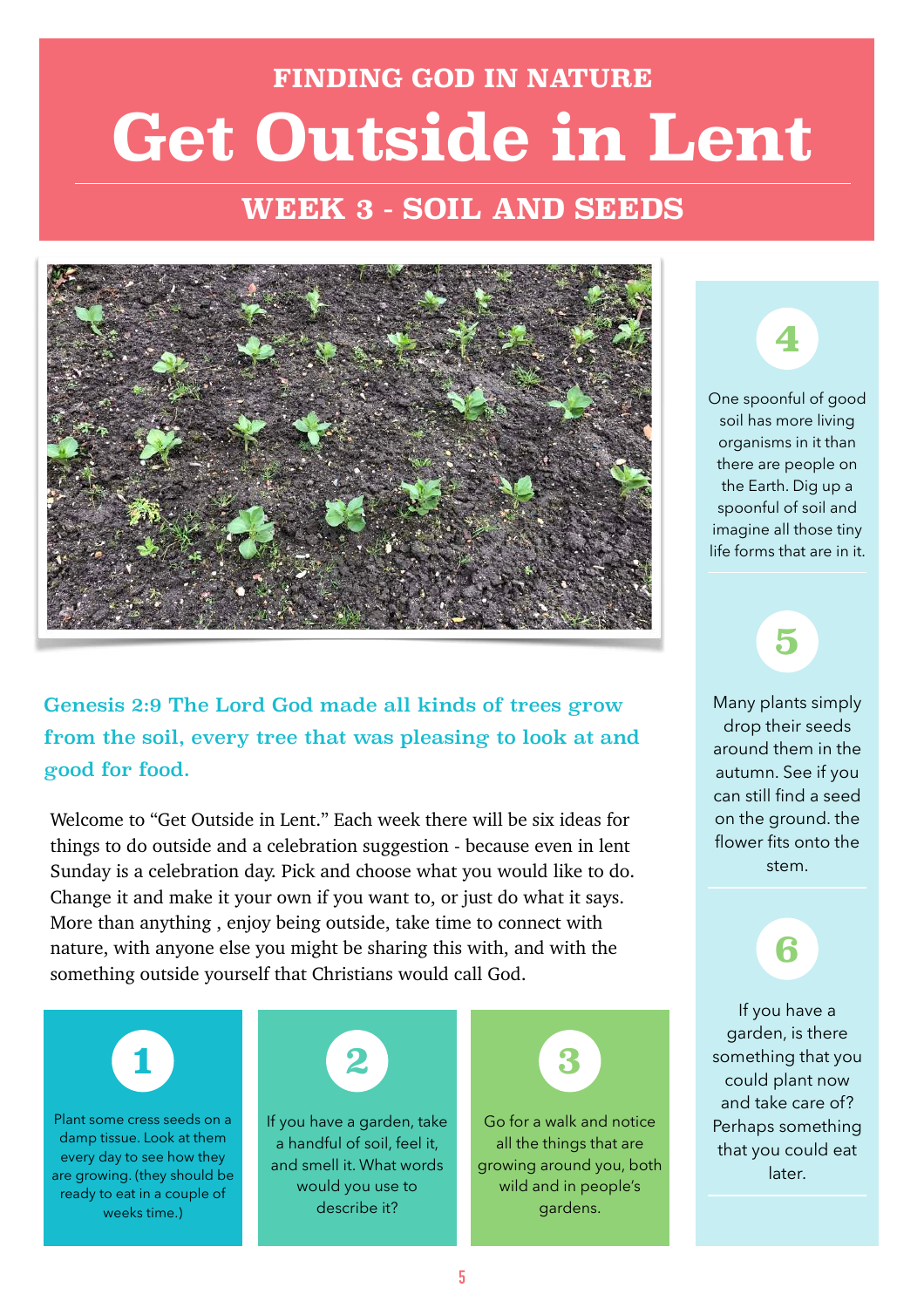# **Soil and Seed Celebration**

Use the words of the ritual if you would like to. Have a seed themed feast. Maybe you could put a small bowl of soil on the table as a reminder of the importance of good soil. See if you can find a recipe that involves cooking with seeds. Remember that nuts and pulses are seeds too.



### **Ritual for soil and seed week.**

Gather (or go by yourself) to a place where there is soil visible if possible, or if not possible, then light a candle inside and place a small amount of soil beside it and some seeds if you have any.

Be quiet for a moment or two (as long as works for

you or your group) to reflect on the importance of good soil and seeds to our world.

*Creator God, thank you for seeds and good soil in which to grow them. Thank you for the food that they provide, as well as beauty and enjoyment.* 

### *Silence*

*Please help people in those places where growing food is difficult because soil and growing conditions are poor, and forgive us for the times when we have forgotten to remember them.* 

### *Silence*

*Help us to value soil and seeds as part of your creation; not just for what they can give us, but simply because you made them and you love them.* 

*Silence - Stand for a moment and let the soil and seeds point you towards God.*

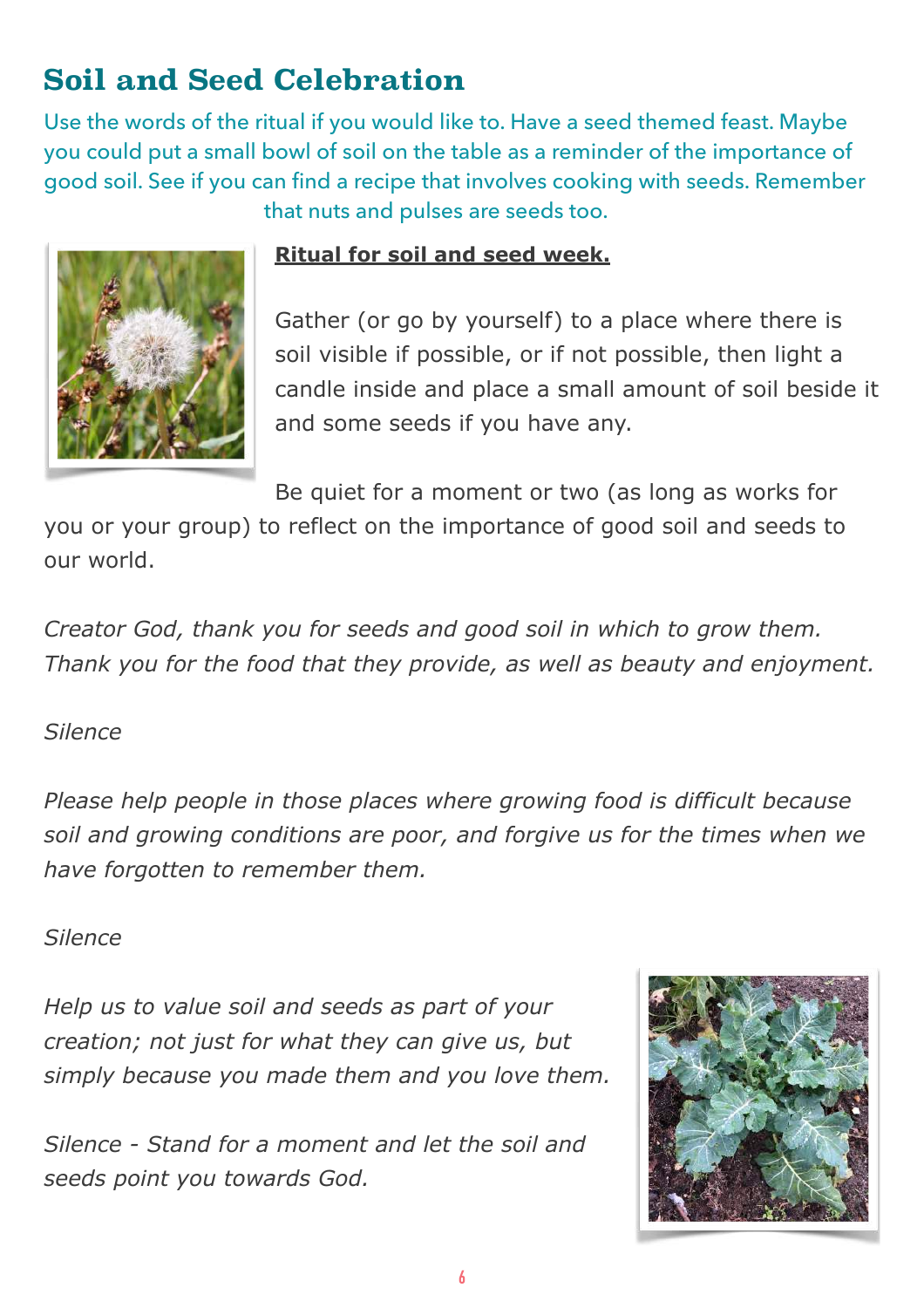## **WEEK 4 - WATER**



John 4:14 But anyone who drinks the water I give them will never be thirsty. In fact, the water I give them will become a spring of water in them. It will flow up into eternal life."

Welcome to "Get Outside in Lent." Each week there will be six ideas for things to do outside and a celebration suggestion - because even in lent Sunday is a celebration day. Pick and choose what you would like to do. Change it and make it your own if you want to, or just do what it says. More than anything , enjoy being outside, take time to connect with nature, with anyone else you might be sharing this with, and with the something outside yourself that Christians would call God.

**1**

life on earth. Go for a walk and see how many places you can spot water.



Water is essential for all either you are near wild water and Go outside in the rain. The gardens. that you can reach, put your hands in it, or paddle if it is safe.



Go outside in the rain. Turn your face upwards and let yourself get wet. Maybe you could even jump in a puddle.

Go for a walk where there is running water. Close your eyes and listen. How does it make you feel?

**4**

# **5**

Listen to the sound of rain. (You can do this inside or outside.) Notice the different sounds it makes as it lands on different surfaces.

**6**

Go for a walk and notice all the things that are growing around you, both wild and in peoples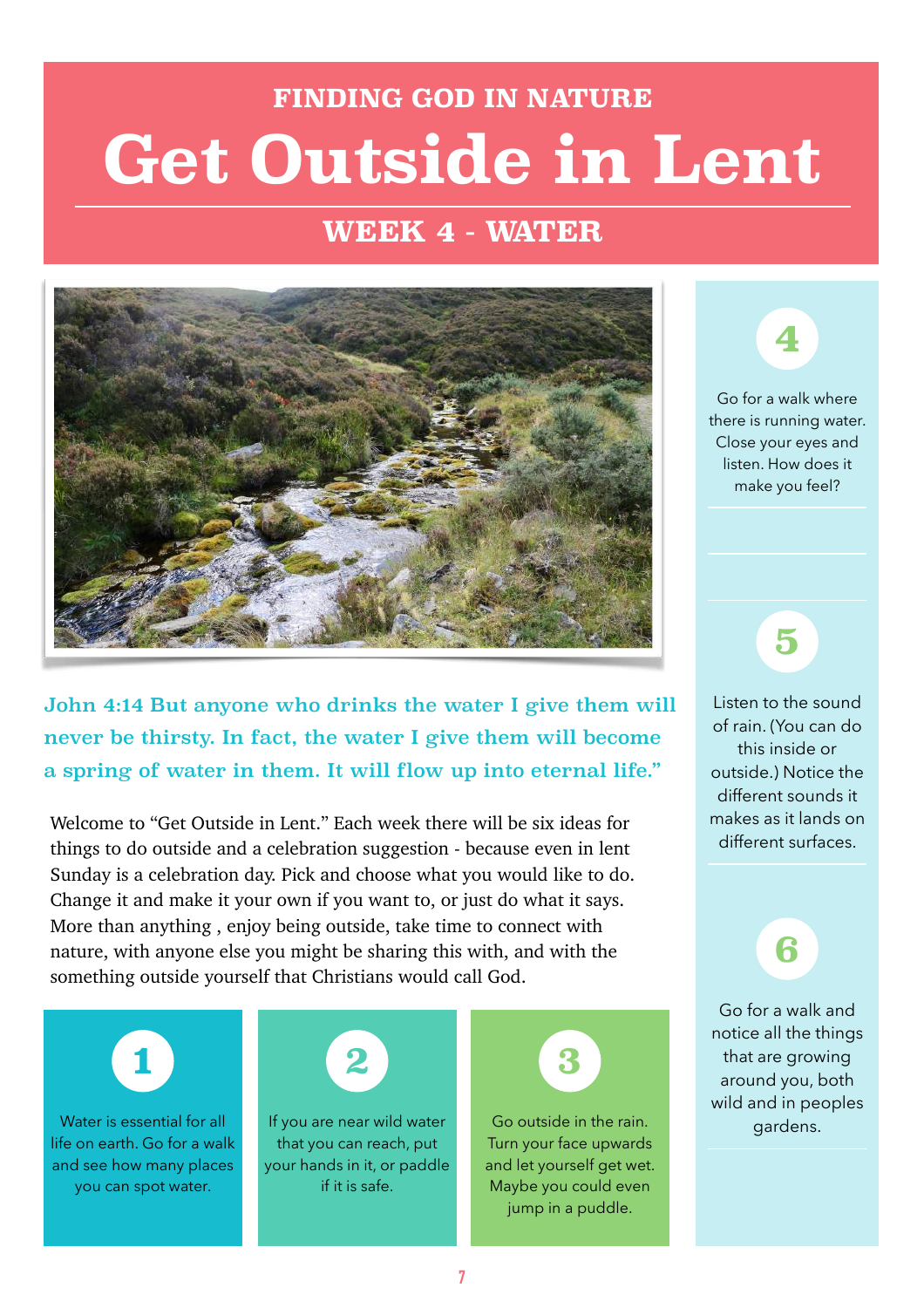# **Water Celebration**

Use the words of the ritual if you would like to. A water themed feast is difficult, but everything we eat contains at least some water so perhaps you could think about that as you prepare some of your favourite foods. Find a beautiful jug and glasses if you have them. Give your jug of water the place of importance on the table, and pour it and drink it as if it was the most precious thing in the world.



#### **Ritual for water week.**

Gather (or go by yourself) to a place where you can see water outside, or if not possible, then light a candle inside and place a bowl or glass of water beside it.

Be quiet for a moment or two (as long as works for you or your group) to reflect on the importance of water in our world.

*Creator God, thank you for water, especially for clean, safe water to drink.* 

#### *Silence*

*We are sorry for those times when we have wasted water, and we remember now those places where there is not enough water to keep crops alive, and those people who suffer because they do not have clean water.* 

### *Silence*

*Help us to value water as part of your creation; to realise our dependence on it, and our responsibility to look after it.* 

*Silence - Stand for a moment and let the water point you towards God.*

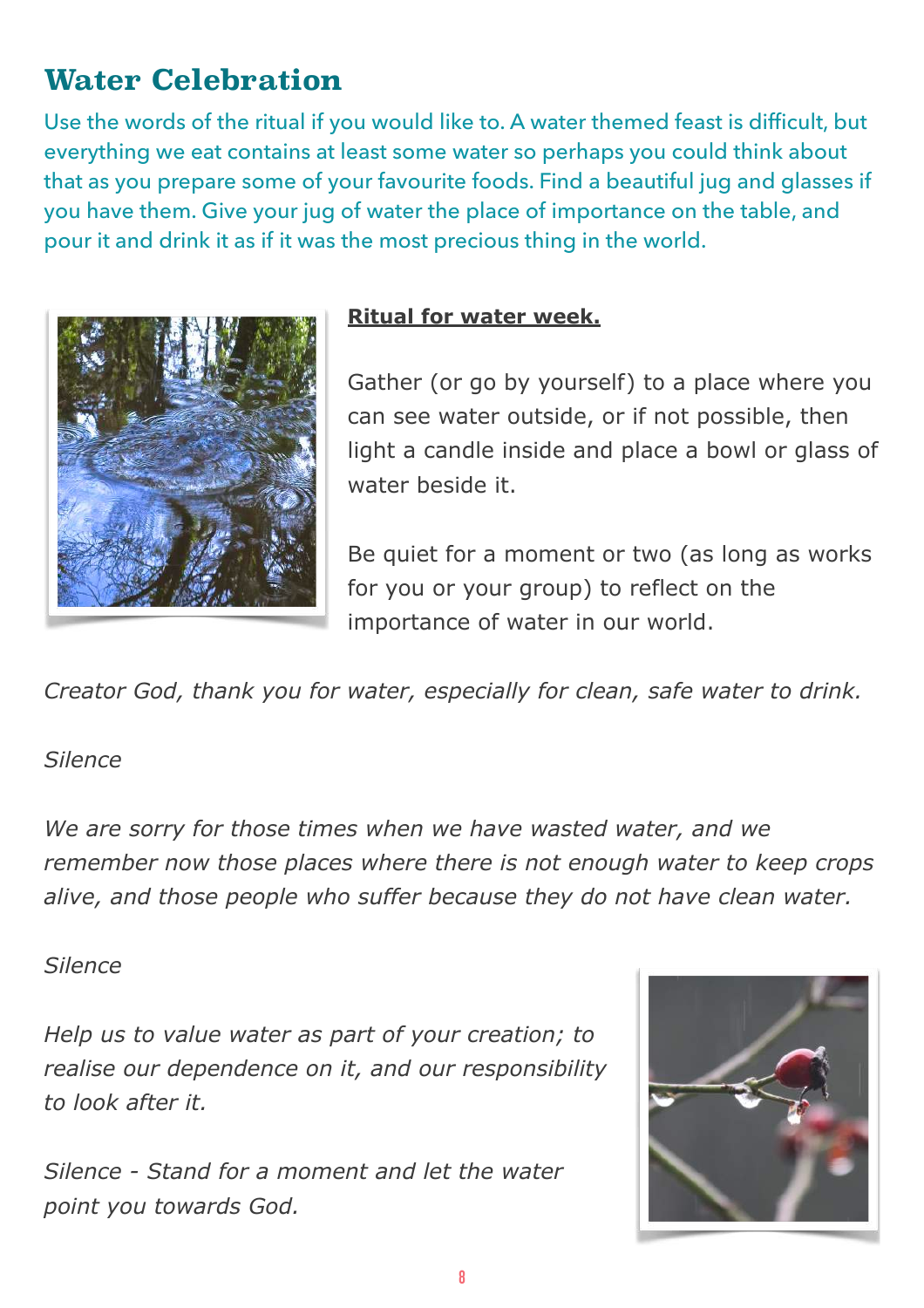# **WEEK 5 - INSECTS AND ANIMALS**



Genesis 1:25 So God made every kind of animal. He made the wild animals, the tame animals, and all the small crawling things. And God saw that this was good.

Welcome to "Get Outside in Lent." Each week there will be six ideas for things to do outside and a celebration suggestion - because even in lent Sunday is a celebration day. Pick and choose what you would like to do. Change it and make it your own if you want to, or just do what it says. More than anything , enjoy being outside, take time to connect with nature, with anyone else you might be sharing this with, and with the something outside yourself that Christians would call God.

**1**

If you have a pet, give it a hug (if it is that sort of animal) and think about what do your pet adds to your life.



Go for a walk and see how many animals you can spot.



Hang on a banana skin on a bush and watch in the early evening – it may attract moths.



Go for a slow walk and see how many "small crawling things" you can find.

**5**

Find one "small crawling thing" and watch it for a while to see what it does.

**6**

Go outside at night and see if you can hear or even see any of the nighttime creatures.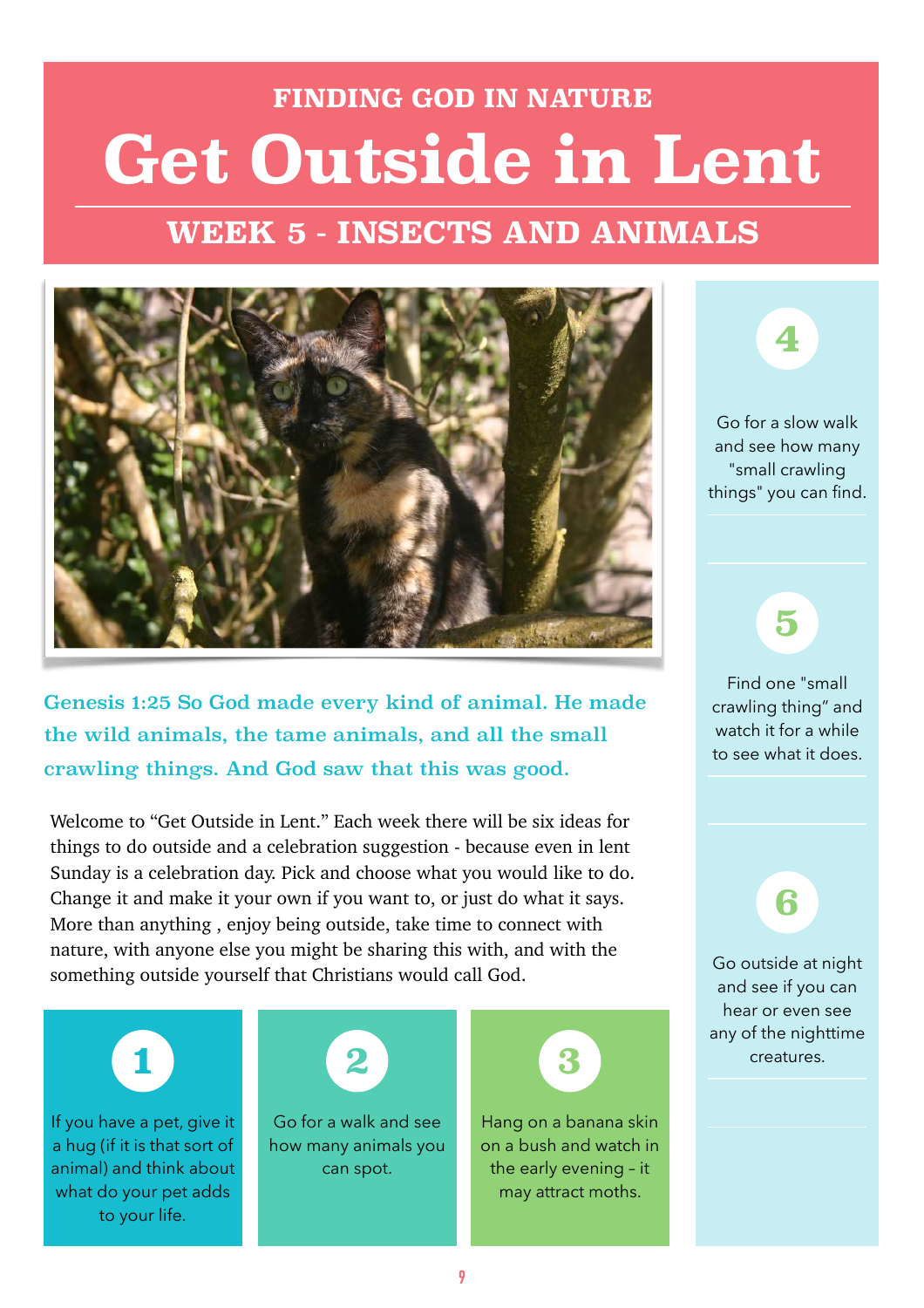

# **Insects and Animals Celebration**

Animals and insects celebration day! Use the words of the ritual if you would like to. There are all sorts of ways of having an animal and insect themed feast, without actually eating them. Some of these ideas do use animal products, but obviously you can choose which recipes work for your way of [eating. https://www.cuteness.com/blog/content/14-adorable](https://www.cuteness.com/blog/content/14-adorable-and-totally-doable-animal-themed-foods)[and-totally-doable-animal-themed-foods](https://www.cuteness.com/blog/content/14-adorable-and-totally-doable-animal-themed-foods)

### **Ritual for insects and animals week.**

Gather (or go by yourself) to a place where you can see animals or insects of some sort. If this is not possible, then light a candle inside and simply write a short list of your favourite animals and place it next to the candle.

Be quiet for a moment or two (as long as works for you or your group) to reflect on the importance of the many different sorts of living creatures that are in our world.

*Creator God, thank you for the variety of your creatures. Thank you for the enjoyment that they give us, and for the part that they play in keeping your world healthy.* 

### *Silence*

We are sorry for those times when we have been thoughtless in the way we have *treated animals and insects.* 

#### *Silence*

*Help us to value every living creature as part of your creation; to realise that everything has a part to play in this beautiful world, and that we are responsible for caring for them and treating them with respect.* 

*Silence - Stand for a moment and let the animals and insects point you towards God.*

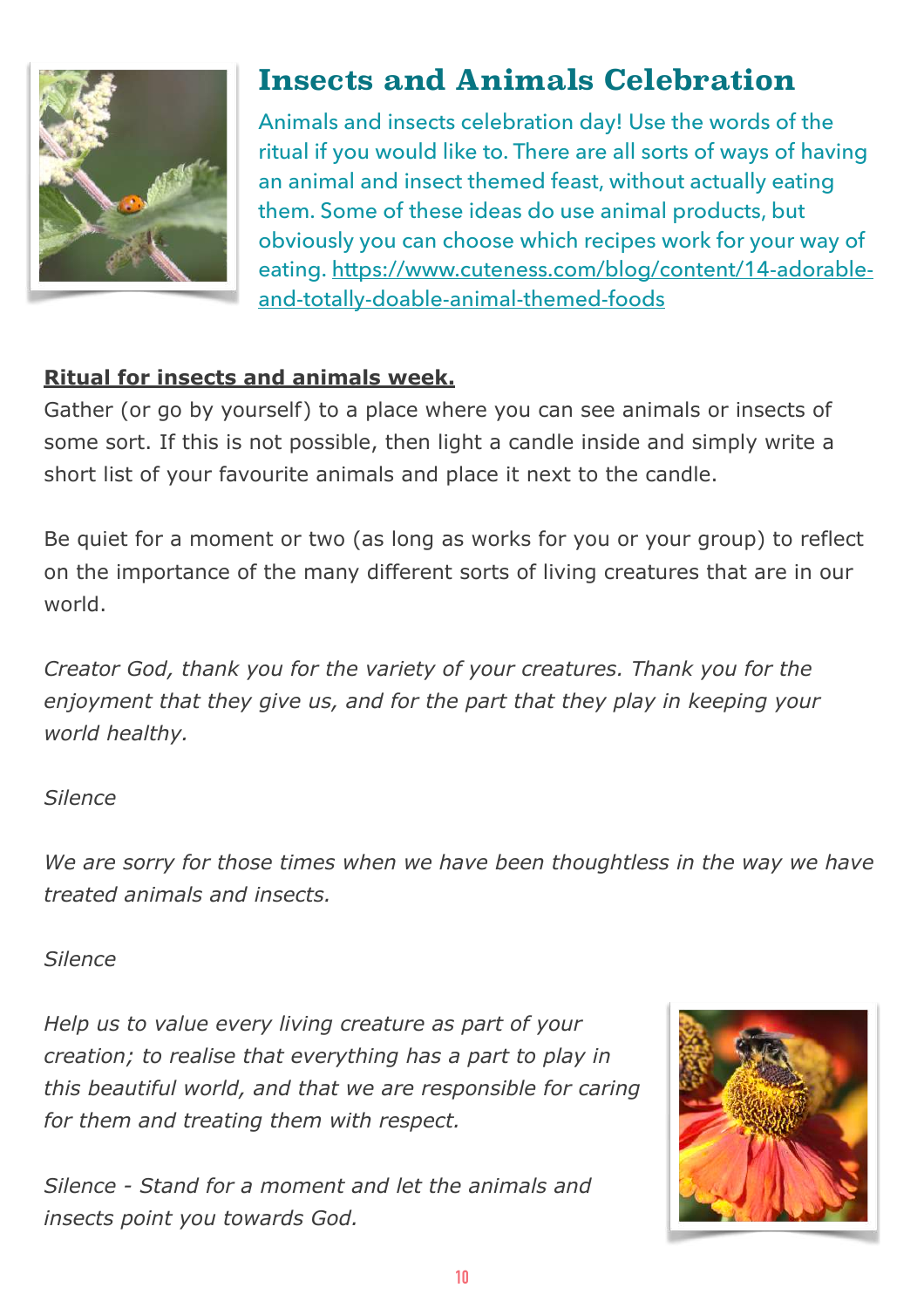## **WEEK 6 - BIRDS AND AIR**



Matthew 6:26 Look at the birds. They don't plant, harvest, or save food in barns, but your heavenly Father feeds them.

Welcome to "Get Outside in Lent." Each week there will be six ideas for things to do outside and a celebration suggestion - because even in lent Sunday is a celebration day. Pick and choose what you would like to do. Change it and make it your own if you want to, or just do what it says. More than anything , enjoy being outside, take time to connect with nature, with anyone else you might be sharing this with, and with the something outside yourself that Christians would call God.

**1**

Wherever you are today, keep looking around to see if you can see a bird, they are everywhere.



Find somewhere where you can be quiet for a few minutes and listen to the birds singing.



Put some food out for the birds and watch for a while to see what comes.

Choose a windy day, and go out and fly a kite. Make a simple one of your own if you don't have one.

**4**

# **5**

Go for a walk and see how many ways you can tell that air is there even though you can't see it.



Watch a bird flying. See how different birds move in different ways. How does watching them make you feel?